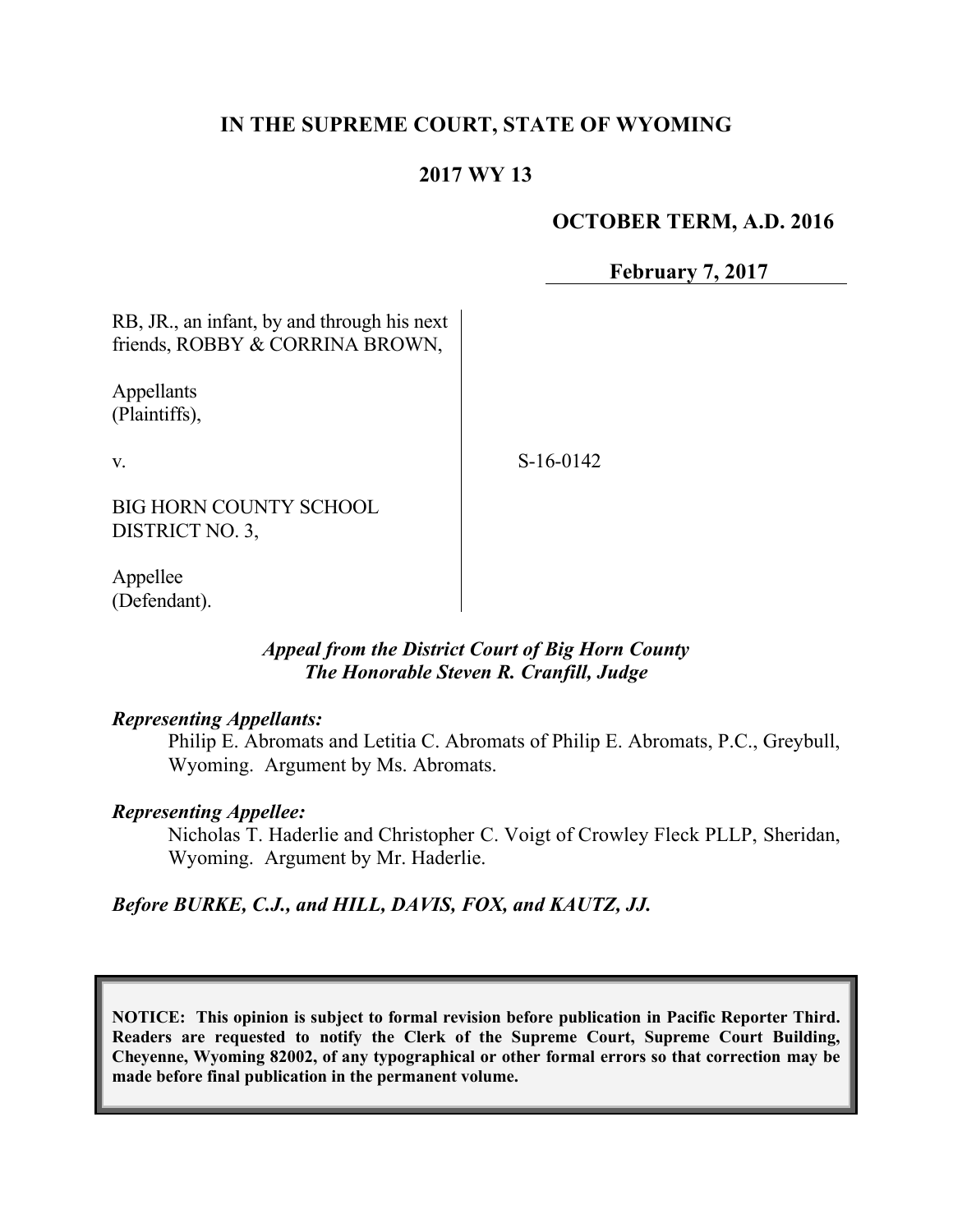### **FOX, Justice.**

[¶1] RB and his friends were enjoying some of the exhilarating qualities of ice on the sidewalk at Greybull Middle School when RB fell and suffered a broken tooth, fractured nose, and some facial lacerations. He sued Big Horn County School District No. 3 (School District), alleging that it was negligent in failing to remove the ice that had accumulated on the sidewalk. The district court granted the School District's motion for summary judgment, and RB appeals. We affirm.

### *ISSUES*

[¶2] 1. Is the failure to file a W.R.C.P. 56.1 statement of undisputed material facts fatal to RB's appeal?

2. Is the question of whether there was a natural accumulation of snow and ice a fact issue that should have been submitted to a jury?

3. Does the Greybull snow removal ordinance establish a heightened duty of care?

4. Is RB's comparative negligence a fact issue that must go to a jury?

# *FACTS*<sup>1</sup>

[¶3] On February 20, 2014, RB and his classmates left the Greybull Middle School gymnasium after their P.E. class and were returning to the classroom building next door. While they were between buildings, RB and some friends spotted a patch of ice on the sidewalk and began running and sliding on it. According to one student, the group was having a contest to see who could slide the farthest, and another student testified that they were sliding to see who could "do the coolest trick." RB took his second turn to slide, lost his balance, and fell on the ice, breaking a tooth, fracturing his nose, and lacerating his face.

[¶4] The ice patch was described as large and of varying thickness. It was obvious and not hidden from view in any way. RB and other witnesses testified that it did not appear as if anyone had done anything to make the accumulation of ice worse than it would have been naturally. One witness, however, testified that the students, including RB, had taken snow from the grass and sprinkled it onto the ice in order to make it more slippery. Ice melt had been applied to the patch by School District maintenance personnel.

<sup>&</sup>lt;sup>1</sup> For the reasons discussed *infra* at  $\P$  7-8, we rely only on those facts presented to the district court by the School District.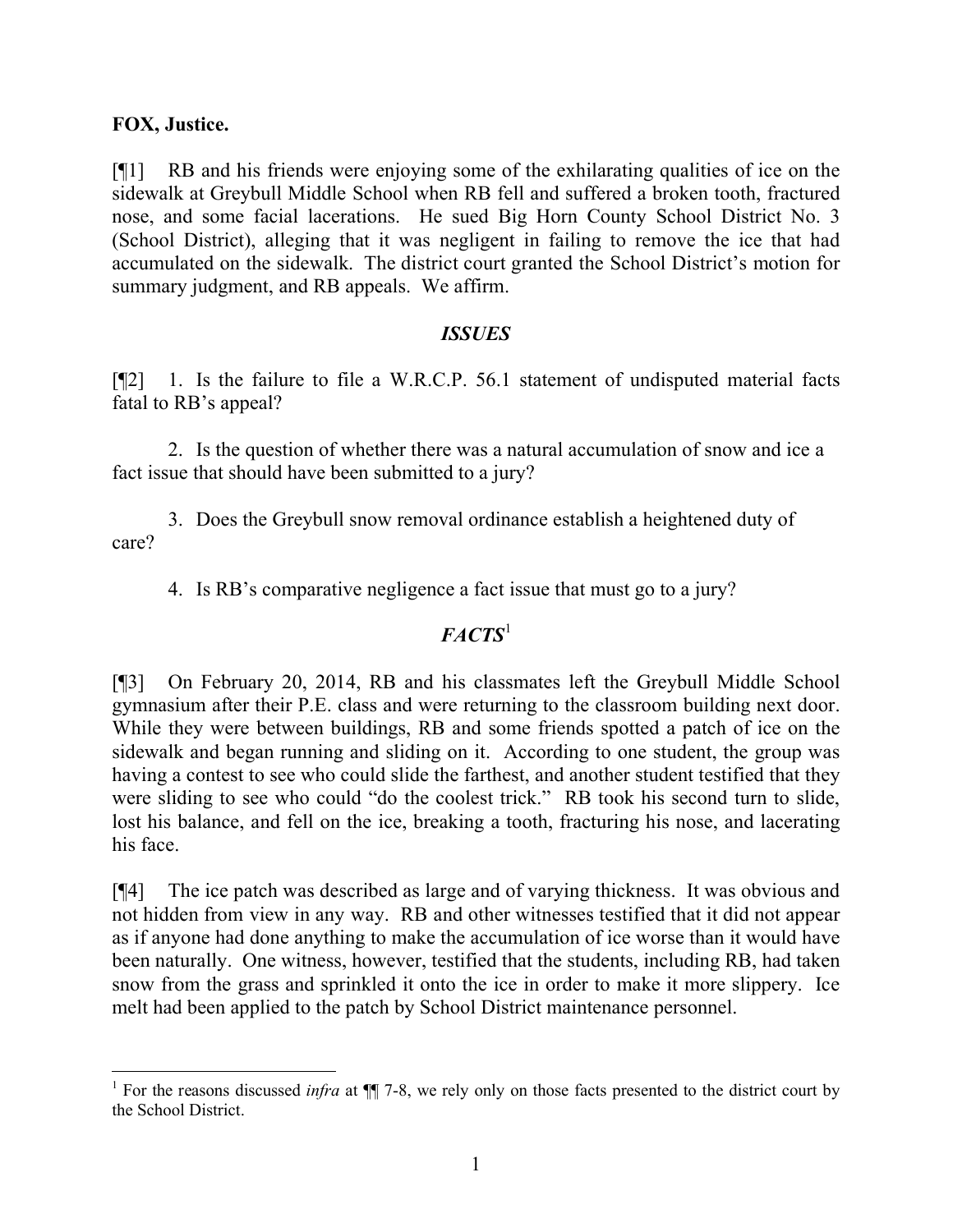[¶5] The Town of Greybull had 0.01 inches of snow on February 20, 2014, the day of the accident. There was no snow the previous day. The greatest amount of precipitation received in Greybull in February was 0.08 inches on February 9. The maintenance director for the School District and other witnesses testified that the district's practice is to remove snow and apply ice melt daily when snow or ice is present. There is no evidence in the record that it failed to do so on the day of the accident.

#### *STANDARD OF REVIEW*

[¶6] We apply the following standard of review to a district court's grant of summary judgment in a negligence case:

> We review a summary judgment in the same light as the district court, using the same materials and following the same standards. *Gayhart v. Goody*, 2004 WY 112, ¶ 11, 98 P.3d 164, 168 (Wyo. 2004). Summary judgment is proper only when there are no genuine issues of material fact, and the prevailing party is entitled to judgment as a matter of law. *Id.* . . . .

. . . .

Summary judgments are not favored in negligence actions and are subject to exacting scrutiny. *Erpelding v. Lisek*, 2003 WY 80, ¶ 10, 71 P.3d 754, 757 (Wyo. 2003). However, even in negligence actions, "where the record fails to establish an issue of material fact, [and when the movant is entitled to judgment as a matter of law], the entry of summary judgment is proper." *Allmaras v. Mudge*, 820 P.2d 533, 536 (Wyo. 1991) (alteration in original) (citing *MacKrell v. Bell H2S Safety*, 795 P.2d 776, 779 (Wyo. 1990)).

*Amos v. Lincoln Cty. Sch. Dist. No. 2*, 2015 WY 115, ¶ 15, 359 P.3d 954, 958-59 (Wyo. 2015) (some citations omitted).

#### *DISCUSSION*

### *I. Is the failure to file a W.R.C.P. 56.1 statement of undisputed material facts fatal to RB's appeal?*

[¶7] The School District filed a motion for summary judgment, an accompanying brief, and a Rule 56.1 statement. In response, RB filed a Brief in Opposition to Motion for Summary Judgment, which included a statement of facts with citations to the record, but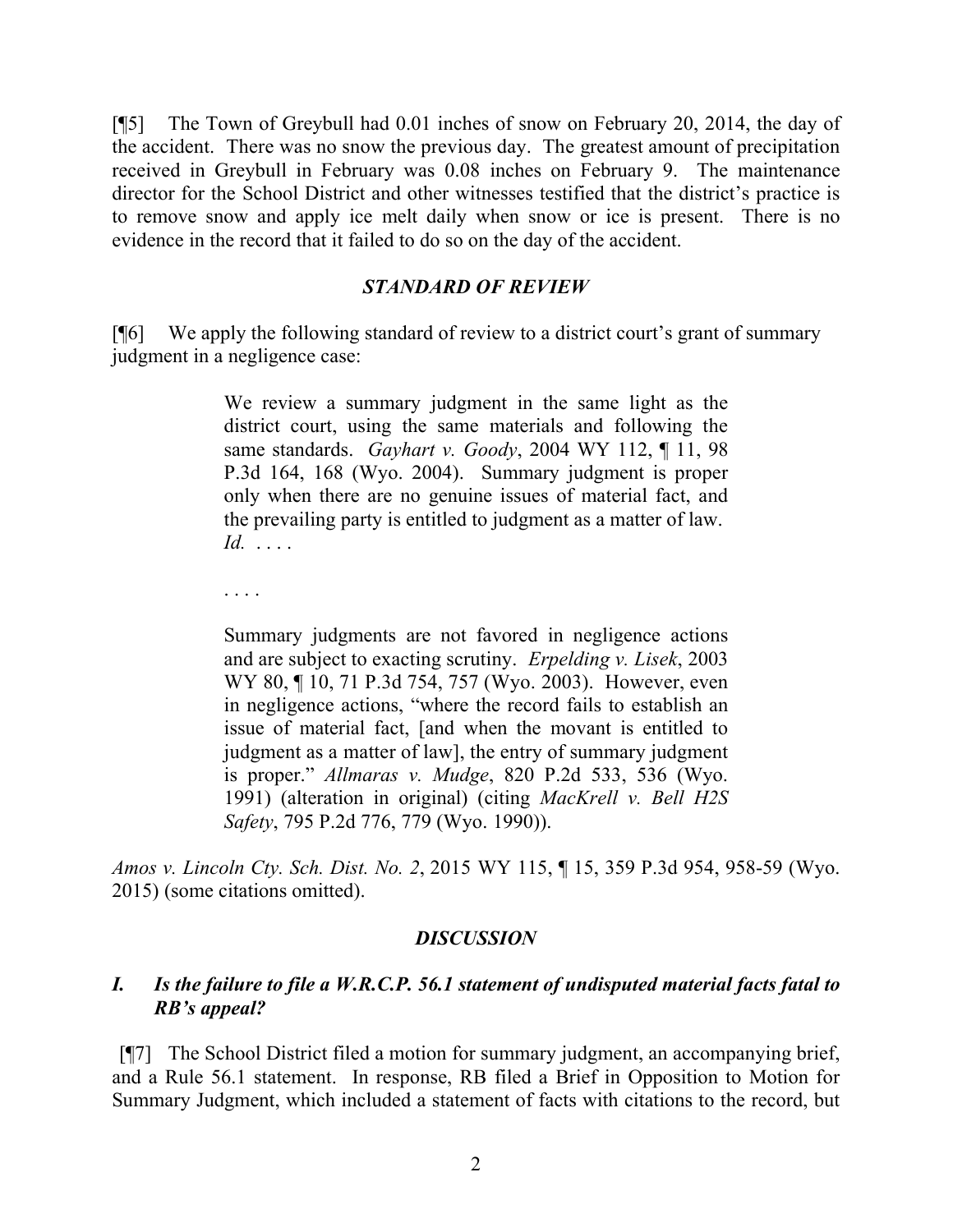RB did not file a separate Rule 56.1 statement of material facts at that time. One day later, on the morning of the hearing on the School District's motion for summary judgment, RB filed his Rule 56.1 statement. At the hearing, the School District moved to strike, and the district court granted the motion and struck RB's Rule 56.1 statement.

[¶8] The School District argues that we should not review the district court's decision striking RB's Rule 56.1 statement because RB did not raise the issue.<sup>2</sup> We agree. Because RB did not appeal the issue in his opening brief, we will not decide whether the district court abused its discretion in striking the statement. *See Ultra Res., Inc. v. McMurry Energy Co*., 2004 WY 121, ¶ 11, 99 P.3d 959, 963 (Wyo. 2004). The School District also contends that RB's failure to file a Rule 56.1 statement is "fatal to this appeal."

[¶9] Rule 56.1 provides:

Upon any motion for summary judgment pursuant to Rule 56 of the Rules of Civil Procedure, in addition to the materials supporting the motion, there shall be annexed to the motion a separate, short and concise statement of the material facts as to which the moving party contends there is no genuine issue to be tried.

*In addition to the materials opposing a motion for summary judgment, there shall be annexed a separate, short and concise statement of material facts as to which it is contended that there exists a genuine issue to be tried.*

Such statements shall include pinpoint citations to the specific portions of the record and materials relied upon in support of the parties' position.

(Emphasis added.)

[¶10] "[S]tatements of undisputed facts under W.R.C.P. 56.1 do not establish those facts standing alone. Rule 56.1 statements are only intended 'to identify just what facts are actually in dispute.'" *Herling v. Wyo. Mach. Co.*, 2013 WY 82, ¶ 62, 304 P.3d 951, 966 (Wyo. 2013) (internal citation omitted). The purpose underlying rules such as W.R.C.P.

 <sup>2</sup> Even in his reply brief, RB does not argue that we should reverse the district court's decision to strike his Rule 56.1 statement. Rather, he takes the position that he essentially complied with the rule because his brief contained facts with citations to the record and that the district court considered the facts presented by him notwithstanding the stricken 56.1 statement (It is not apparent that is what the district court did.). In addition, RB contends that even the facts presented by the School District, when viewed in the light most favorable to RB, would be sufficient to find in his favor.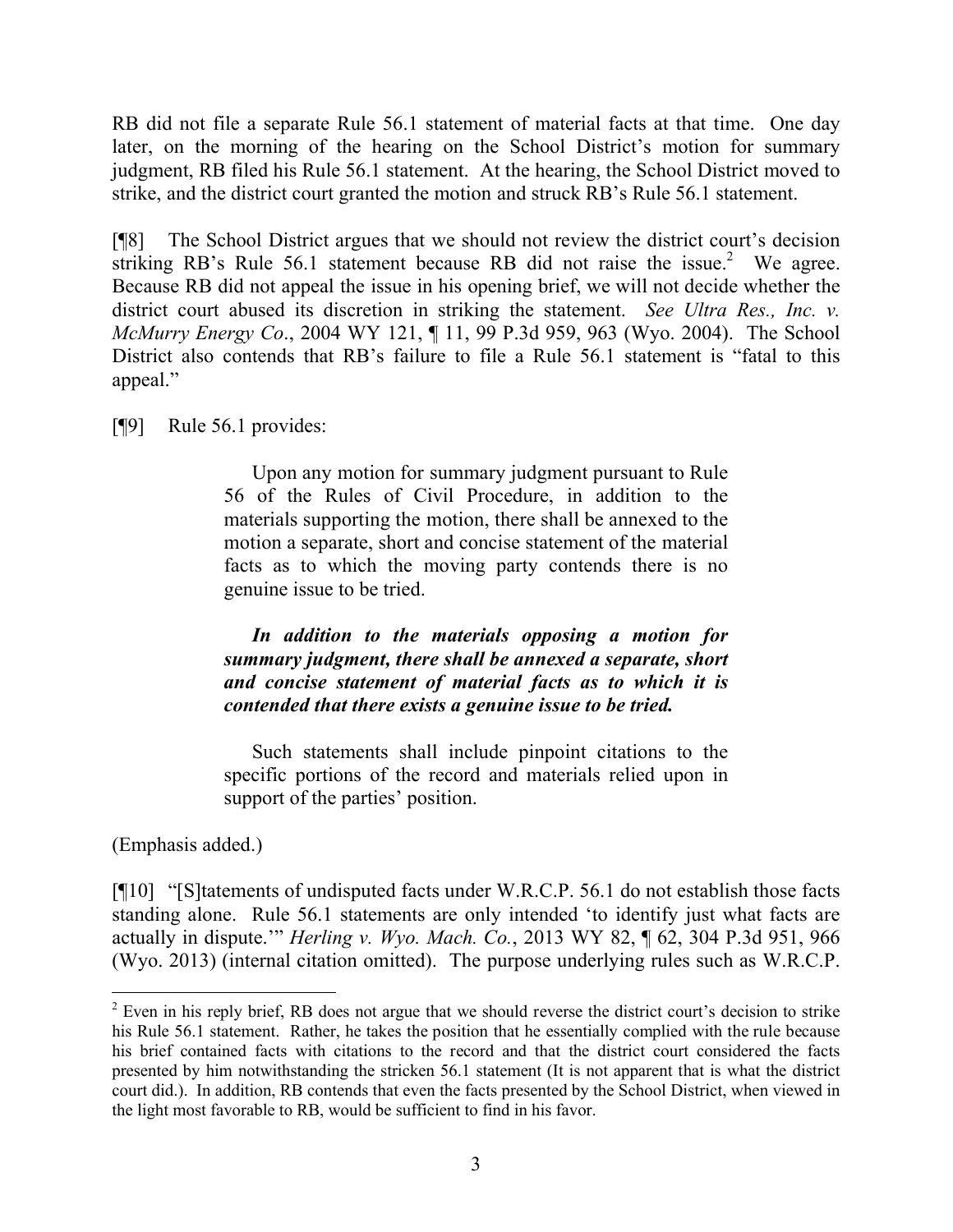56.1 is to provide a tool "for district courts, permitting them to efficiently decide summary judgment motions by relieving them of the onerous task of hunt [ing] through voluminous records without guidance from the parties." *N.Y. State Teamsters Conference Pension & Ret. Fund v. Express Servs., Inc.*, 426 F.3d 640, 649 (2d Cir. 2005) (internal quotation marks and citations omitted). However, district courts may decline to rely on such statements and may examine the evidence submitted by the parties independently. *Id.* ("[T]he district court declined to rely solely on the parties' ... statements, and instead 'scour[ed] . . . the record' independently.").

[¶11] In *Grynberg v. L & R Exploration Venture*, 2011 WY 134, ¶ 21, 261 P.3d 731, 737 (Wyo. 2011), we stated that "a party's failure to comply with Rule 56.1 by pointing out to the district court the facts creating a genuine issue of material fact *may* be fatal to an appeal." (Emphasis added.) There, L & R moved for summary judgment but failed to file its Rule 56.1 statement. *Id*. Ms. Grynberg did not object until after the district court heard and ruled on the motion, and we affirmed the district court's ruling that the objection was waived. *Id*.

[¶12] Here, however, the School District did raise RB's noncompliance with Rule 56.1 in a timely fashion. Nonetheless, the belated filing of RB's Rule 56.1 statement, and its subsequent removal from the record, is not fatal to his appeal. While the Rule 56.1 statement was stricken by the district court and continues to be stricken because RB did not appeal that issue, RB's argument for reversal of the summary judgment order is not based on a contention that disputed issues of fact existed; rather, he argues that the School District was not entitled to judgment as a matter of law. We accept the School District's statement of undisputed facts, along with RB's concession that those facts do not differ materially from those he attempted to present, and conclude that, under these circumstances, his failure to file a Rule 56.1 statement is not fatal to his appeal. The facts are adequately presented to allow us to address the issues of law.

# *II. Is the question of whether there was a natural accumulation of snow and ice a fact issue that should have been submitted to the jury*?

[¶13] To establish negligence, a plaintiff must prove that (1) the defendant owed the plaintiff a duty to conform to a specified standard of care; (2) the defendant breached the duty of care; (3) the breach proximately caused injury to the plaintiff; and (4) the injury is compensable by money damages. *Valance v. VI-Doug, Inc.*, 2002 WY 113, ¶ 8, 50 P.3d 697, 701 (Wyo. 2002). "The application of the natural accumulation rule relates to the threshold question of whether a duty exists . . . ." *Selby v. Conquistador Apartments, Ltd.*, 990 P.2d 491, 494 (Wyo. 1999). Typically, the question of the existence of a duty is a question of law determined by the courts. *Id*.

[¶14] In Wyoming, we apply the natural accumulation rule to premises liability claims. That rule provides: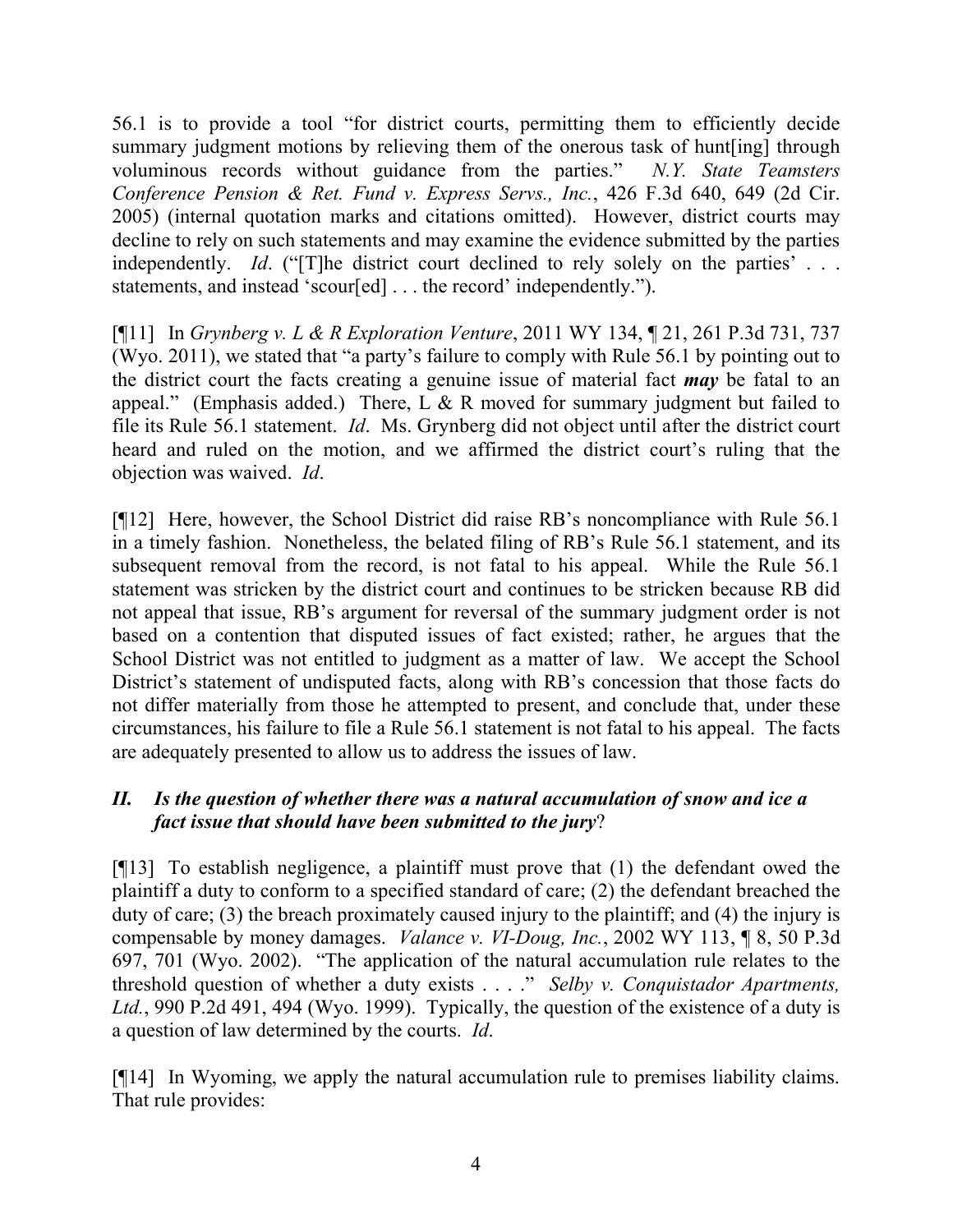[A] proprietor is not considered negligent for allowing the natural accumulation of ice due to weather conditions where he has not created the condition. The conditions created by the elements, such as the forming of ice and falling of snow, are universally known and there is no liability where the danger is obvious or is as well known to the plaintiff as the property owner.

*Bluejacket v. Carney*, 550 P.2d 494, 497 (Wyo. 1976); *see also Paulson v. Andicoechea*, 926 P.2d 955, 957 (Wyo. 1996). We adopted the natural accumulation rule in *Watts v. Holmes*, 386 P.2d 718, 719 (Wyo. 1963), where we held that a store owner cannot be considered negligent "for allowing the natural accumulation of ice due to weather conditions, where he has not created the condition."

[¶15] The rationale underlying the rule is that "[t]he plaintiff is in a much better position to prevent injuries from ice or snow because the plaintiff can take precautions at the very moment the conditions are encountered." *Eiselein v. K-Mart, Inc.*, 868 P.2d 893, 898 (Wyo. 1994). When the snow or ice occurs naturally, the defendant is not in any better position than the plaintiff to foresee and prevent injuries, and therefore the defendant has no duty to remove the hazard. Thus, "the open-and-obvious-danger exception is contained within, and is part and parcel of, the natural accumulation rule." *Valance*, 2002 WY 113, ¶ 10, 50 P.3d at 701; *see also Paulson*, 926 P.2d at 957.

[¶16] The natural accumulation rule, however, ceases to apply when

the accumulation of ice or snow is not a natural accumulation, but rather an artificial condition created by the defendant. If the defendant creates the hazard, then it is in within the defendant's control and he is in a better position to foresee and prevent injuries resulting from the hazard.

*Eiselein*, 868 P.2d at 898. Where the accumulation of ice or snow is not "natural," a proprietor has a duty of care to invitees<sup>3</sup> on the premises. In *Eiselein*, we held that "an unnatural accumulation of ice . . . will be found if the owner or occupier *creates an accumulation of water* in a manner *substantially different in volume or course* than would naturally have occurred." *Id*. (emphasis in original). In *Pullman v. Outzen*, 924 P.2d 416, 418 (Wyo. 1996), we modified that test, holding that

<sup>3</sup> We recognize that Wyoming law no longer distinguishes between invitees and licensees, *see Clarke v. Beckwith*, 858 P.2d 293, 294 (Wyo. 1993) (We "abandon a portion of the common-law rule which distinguishes between tort claimants on the basis of whether their status is licensee or invitee."), and use the term "invitee" only because that is the term used in many of our cases examining the question of whether any specific accumulation is "natural."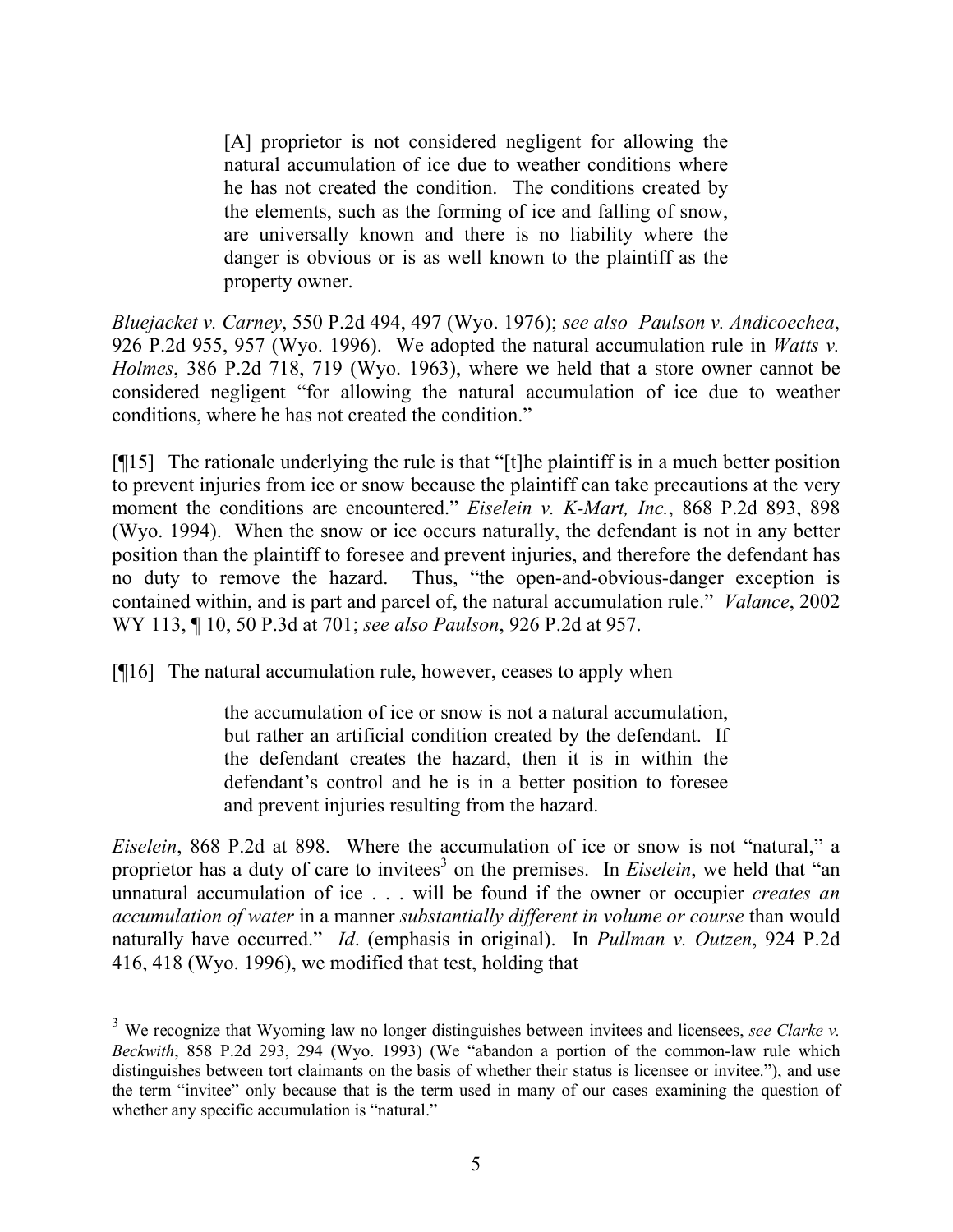[t]o prove that an accumulation of snow and ice is unnatural, a plaintiff must show that the defendant created or aggravated the hazard, that the defendant knew or should have known of the hazard, and that the hazardous condition was substantially more dangerous than it would have been in its natural state.

*Id*.; *see also Pinnacle Bank v. Villa*, 2004 WY 150, ¶ 6, 100 P.3d 1287, 1290 (Wyo. 2004); *Selby*, 990 P.2d at 494; *Paulson*, 926 P.3d at 957. We have also held that "no duty exists which requires either the removal of an obvious danger or a warning of its existence." *Pinnacle Bank*, 2004 WY 150, ¶ 6, 100 P.3d at 1290.

[¶17] The district court concluded that the accumulation of ice in this case was both obvious and natural, and granted summary judgment to the School District on the question of whether there was a duty. On appeal, RB contends that there is a fact issue whether the ice on the sidewalk was a natural accumulation or whether its condition was aggravated by the School District when it applied ice melt, creating an unnatural accumulation. In addition, RB argues that a jury could conclude that the School District was negligent in applying an insufficient amount of ice melt. The School District argues that the hazard was natural and presented an obvious danger.

[¶18] Our previous applications of the natural accumulation rule have arisen in a variety of scenarios from which it is not always easy to discern a clear rule.<sup>4</sup> In *Pullman*, the appellant fell on snow and ice that had accumulated on steps and been packed by pedestrian traffic. 924 P.2d at 417-18. We concluded that "pedestrian packed snow and ice is not substantially more dangerous than snow and ice in its natural state," and we held that it "is a natural accumulation" such that the owner of the premises was not liable for injuries sustained as a result of a slip and fall on that accumulation. *Id*. at 418.

[¶19] Similarly, in *Paulson*, we held that packed and frozen snow in a parking lot is a natural accumulation. 926 P.2d at 958. Although the record established that "it had snowed on the parking lot, that ice had built up, and that Cody Motel did not undertake to remove the snow and ice," we explained that Paulson could not establish the motel's liability because she had failed to establish that the snow and ice was "in a substantially more dangerous state than its natural state." *Id*. We also noted that "Paulson was aware, or should have been aware, of the open and obvious danger the snow and ice posed in the parking lot." *Id*.

 <sup>4</sup> The natural accumulation rule has been criticized as a rule with numerous shortcomings that has produced "irreconcilable decisions in Wyoming." *Valence*, 2002 WY 113, ¶¶ 19-28, 50 P.3d at 704-05 (Spangler, D.J., retired, dissenting) (calling for the abrogation of the natural accumulation rule); *see also Eiselein*, 868 P.2d at 899-900 (Macy, C.J., specially concurring) (criticizing the natural accumulation rule as "incompatible" with Wyoming's comparative-negligence statute).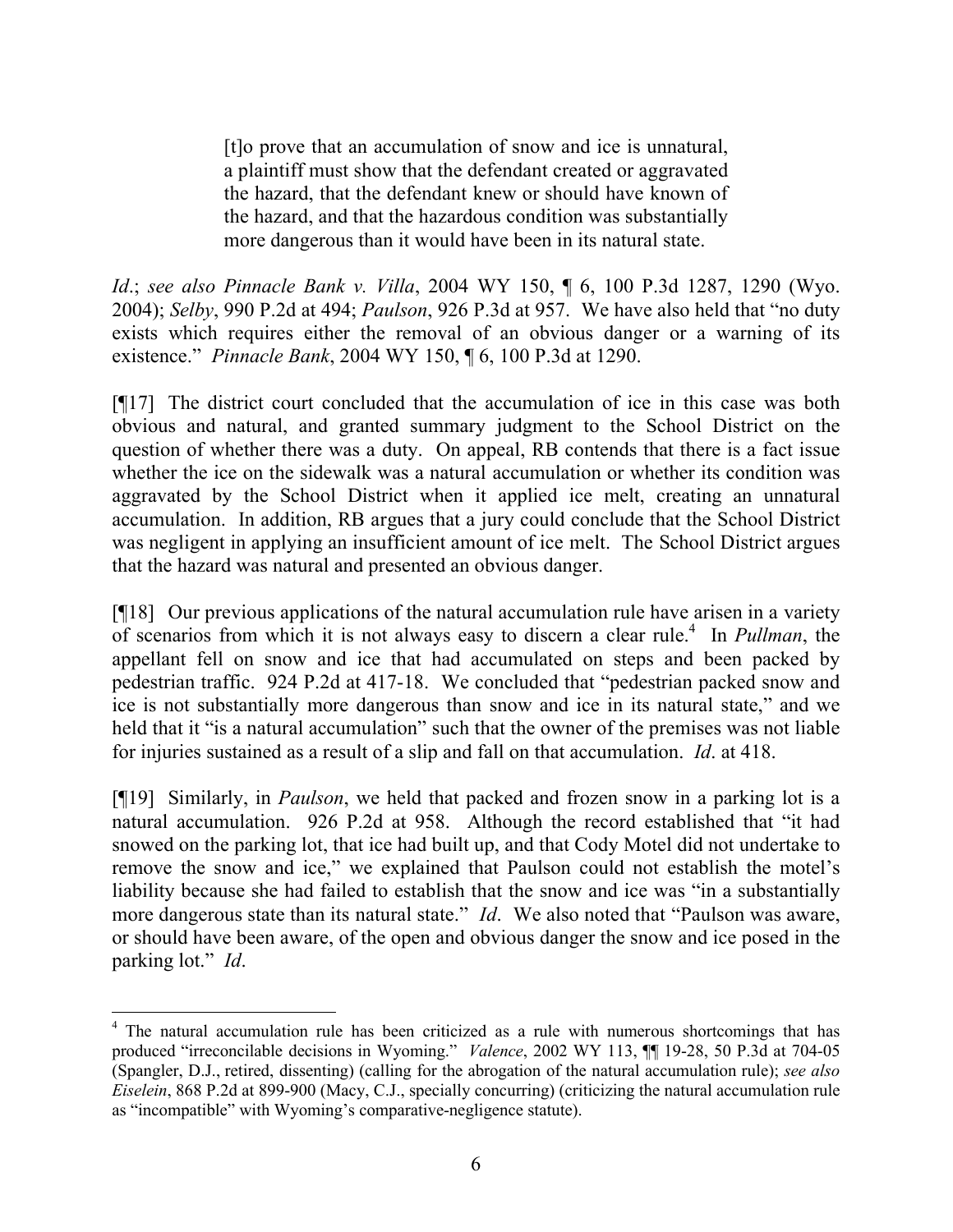[¶20] By contrast, in *Eiselein*, the appellant had fallen on a patch of black ice in the K-Mart parking lot. She claimed that K-Mart was negligent in failing to inspect the lot, warn its customers of the icy condition, and place salt or sand on the icy spots. *Eiselein*, 868 P.2d at 894. We reversed summary judgment and remanded, directing the district court to determine whether there was a question of fact concerning whether the accumulation was natural or unnatural. *Id*. at 898. In *Selby*, Mrs. Selby, a resident of the Conquistador apartment complex, fell on a patch of ice next to a dumpster and broke her leg. 990 P.2d at 493. The dumpster was located in the parking lot of the complex and the evidence revealed that the manager usually plowed and applied ice melt to the area around the dumpster, except when a car was parked close to the dumpster, preventing plow access. *Id*. On the day of Mrs. Selby's injury, the weather was dry and much of the snow in the parking lot had melted; however, the area between the dumpster and a parked vehicle was shaded by the vehicle and a patch of black ice had formed. *Id*. Mrs. Shelby alleged that Conquistador was negligent in its maintenance of the parking lot and the district court granted Conquistador summary judgment. *Id*. On appeal, we concluded that there were material facts at issue regarding whether Conquistador aggravated the accumulation of ice around the dumpster by locating the dumpster in such a position that resulted in the accumulation of ice between the parked car and the dumpster. *Id*. at 495- 96.

[¶21] In *Valance*, we again concluded that there was a question of fact regarding whether the defendant had created a hazardous condition. 2002 WY 113, ¶ 16, 50 P.3d at 704. That case concerned the wind, which we recognized was a naturally occurring force, like snow and ice, and we applied the same test to determine whether a duty existed. *Id*., ¶ 12, 50 P.3d at 702-03. On an especially windy day, Mrs. Miles and her grandson decided to dine at the Village Inn Restaurant. *Id*., ¶ 5, 50 P.3d at 700. A sign on the door instructed patrons to "Please Hold Door Tight Due to Wind," *id.,* ¶ 13, 50 P.3d at 703, and Mrs. Miles testified that she followed the sign's directions, and as she opened the door, a strong gust of wind caught it, causing her to fall to the ground and break her hip. *Id*., ¶ 5, 50 P.3d at 700. The district court concluded that the wind was naturally occurring and granted summary judgment to the owner of the restaurant. *Id*., ¶ 6, 50 P.3d at 700. On appeal, we affirmed in part, reversed in part, and remanded, holding that there remained questions of fact as to whether the restaurant:

> (1) created a hazardous situation by directing patrons to take specific action; (2) knew or should have known the directions given could create a hazard to patrons; and, finally, (3) by giving directions, created a hazardous condition substantially more dangerous than it would have been in the absence of the directions.

*Id.*, **[16, 50 P.3d at 704.**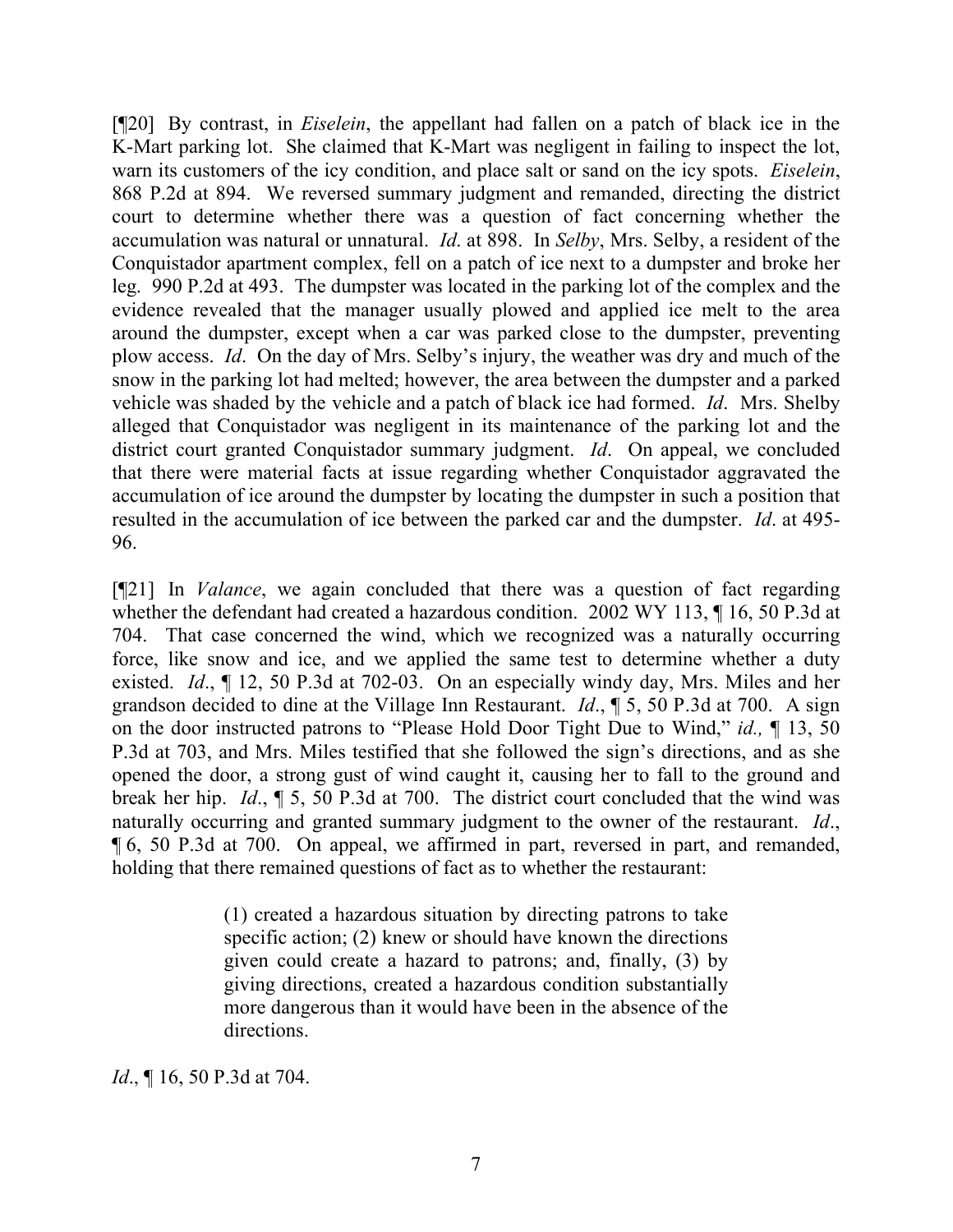[¶22] The undisputed facts distinguish this case from all of our precedent. The School District placed ice melt on the patch of ice where RB fell, and thus, the ice was altered. However, to prove that the ice was in an unnatural state for the purposes of establishing premises liability, RB was required to show (1) that the School District created or aggravated the hazard, (2) that the School District knew or should have known of the hazard, and (3) that the hazardous condition was substantially more dangerous than it would have been in its natural state. *Pullman*, 924 P.2d at 418. There is no evidence indicating a fact dispute as to whether the School District created or aggravated the ice, or whether the condition was more dangerous than it would have been in its natural state. Deposition testimony confirmed that the School District undertook to remove snow and ice from the premises on a daily basis, and did not do anything to make the hazard more dangerous than it was naturally.

[¶23] RB argues that the ice melt created "rotten ice" which caused RB's sliding motion to be impeded, aggravating the slippery condition of the ice. Other jurisdictions have examined whether the application of salt or ice melt changes the condition of snow or ice for purposes of the natural accumulation rule. For example, in *Harkins v. System Parking, Inc.*, 542 N.E.2d 921, 924 (Ill. App. Ct. 1989), the plaintiff had argued that ice in a parking lot was not in a natural condition because the defendant had salted the area. The appellate court rejected that argument, holding that "[t]he mere sprinkling of salt, causing the ice to melt, although it may later refreeze, does not aggravate a natural condition so as to form a basis for liability on the part of the property owner." *Id*. (citations omitted). *See also Barber v. G.J. Partners, Inc.*, 974 N.E.2d 452, 457 (Ill. App. Ct. 2012) (finding no liability where the defendant plowed the parking lot and placed salt on metal plates); *Lehman v. Cracker Barrel Old Country*, No. 2004-CV-0048, 2005 WL 267658, ¶ 30, at \*4 (Ohio Ct. App. 2005) ("[T]he mere fact that Cracker [B]arrel salted the sidewalk and then allowed the sidewalk to freeze again does not turn a natural accumulation of snow and ice into an accumulation that is unnatural."); *Zielinski v. Szokola*, 423 N.W.2d 289, 293-94 (Mich. Ct. App. 1988) (*overruled on other grounds by Robinson v. City of Detroit*, 586 N.W.2d 116 (Mich. Ct. App. 1998) (holding that ice that had been salted was a natural accumulation because "Salting does not create a hazard, instead it only alleviates, albeit temporarily, a hazard that already existed."); *Riccitelli v. Sternfeld*, 115 N.E.2d 288, 290 (Ill. 1953) (finding no liability where the defendant shoveled, an alternate thaw and freeze caused snow to melt, run onto sidewalk and freeze, and the defendant applied rock salt to the ice). We agree with the reasoning of these cases and find that, while application of ice melt may have altered the condition of the ice, there is no evidence to suggest that it made the condition of the ice more dangerous. There are no facts in dispute that could lead to a conclusion that the School District had any duty arising from the presence of ice on the school's sidewalk.

[¶24] This conclusion is supported by important policy considerations. We reside in a climate where there are frequent snowstorms and sudden changes of temperature. Shoveling and plowing snow-covered walks, driveways and parking lots, and applying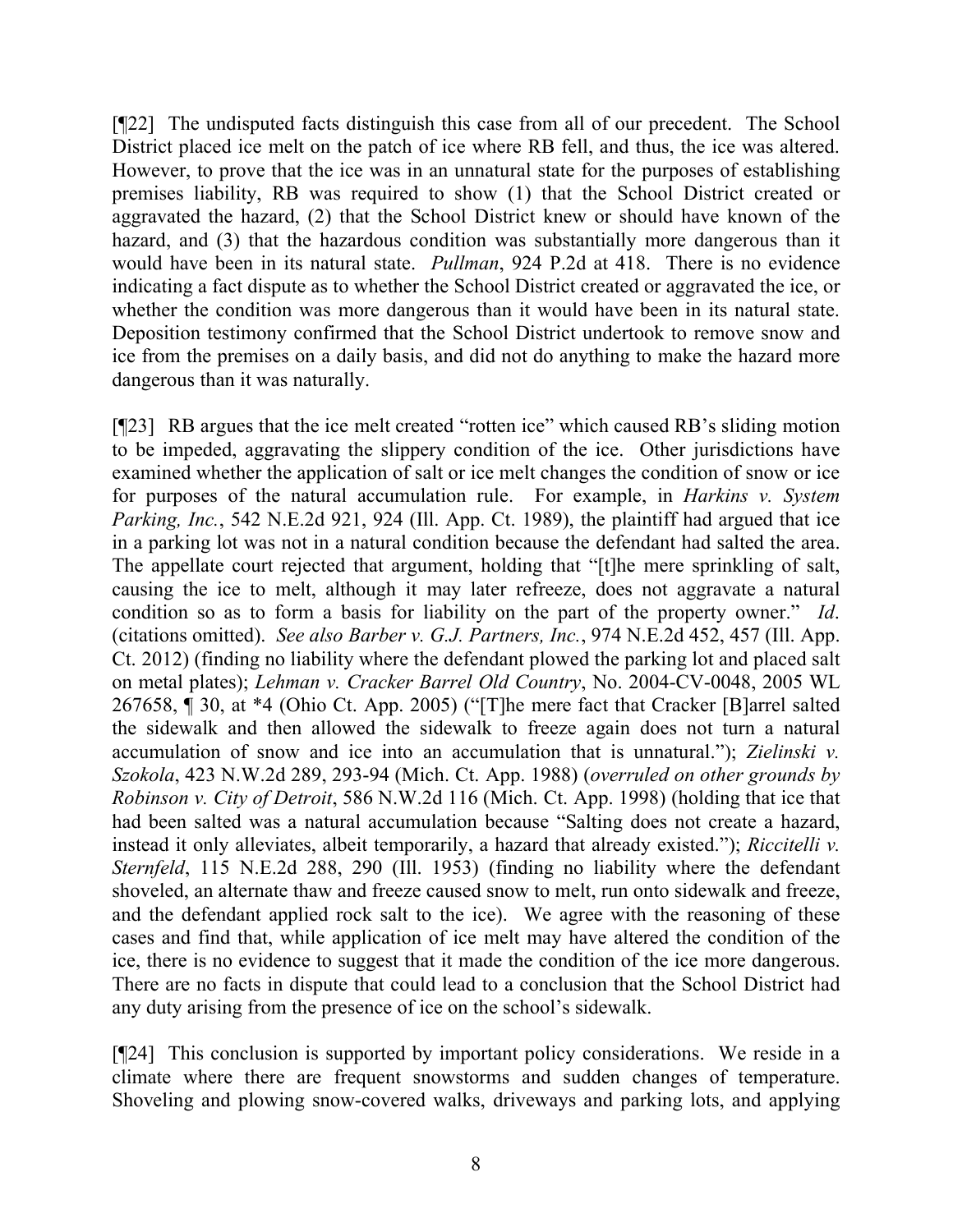ice melt to ice-covered areas, are behaviors which should be encouraged. *See Barber*, 974 N.E.2d at 457. "[S]alting, shoveling, or applying deicer to a natural ice accumulation does not transform it into an unnatural one. To find otherwise would punish business owners who, as a courtesy to invitees, attempt to make their premises safe." *Scott & White Mem'l Hosp. v. Fair*, 310 S.W.3d 411, 419 (Tex. 2010).

[¶25] There is no dispute that the danger was obvious -- that is the reason RB and his friends chose that spot to run and slide. The district court properly concluded that there was no issue of fact regarding whether the accumulation of ice was natural, and we affirm its grant of summary judgment on that issue.

# *III. Does the Greybull snow removal ordinance establish a heightened duty of care?*

[¶26] The district court concluded that "the violation of an ordinance cannot be used to establish a landowner's negligence per se" and granted summary judgment on RB's claim that the School District's alleged violation of the Greybull snow removal ordinance constituted negligence per se. RB argues that the School District's duty of care was established by the Greybull snow removal ordinance. In other words, notwithstanding the absence of a common-law duty to remove natural accumulations of snow and ice, a municipal ordinance requiring snow removal imposes an additional duty on a defendant. In the alternative, RB contends that a violation of the ordinance is, at a minimum, evidence of negligence. In response, the School District argues that the ordinance has no bearing on the facts of this case, as it does not apply and was not violated.

[¶27] In *Pinnacle Bank*, we considered the impact of a snow removal ordinance on the common-law duty to remove unnatural accumulations of snow and ice. There, we explained that the violation of a snow removal ordinance "might be used as evidence of the landowner's negligence, but it would not establish the landowner's negligence per se[,]"and we commented that "when a conglomeration of circumstances are relied on in order to find the statutory or regulatory violation, use of the negligence per se doctrine is not desirable." *Pinnacle Bank*, 2004 WY 150, ¶ 8, 100 P.3d at 1290-91. We then articulated the proper role an ordinance might play in a negligence action. We recognized that Worland's snow removal ordinance<sup>5</sup> evidenced the city's "clear intent" to

*Id.*, 2004 WY 150, ¶ 10, 100 P.3d at 1291 (emphasis added).

  $<sup>5</sup>$  The City of Worland's ordinance specified</sup>

that it is the affirmative duty of an occupant, owner, or agent of property within the city limits of Worland, Wyoming to keep the sidewalks in front of and adjoining the premises safe and clear for pedestrians and to repair the same from time to time. *This duty explicitly includes the responsibility to remove snow, ice, slush, mud, or other impediment with all reasonable dispatch to assure safe and convenient foot travel.*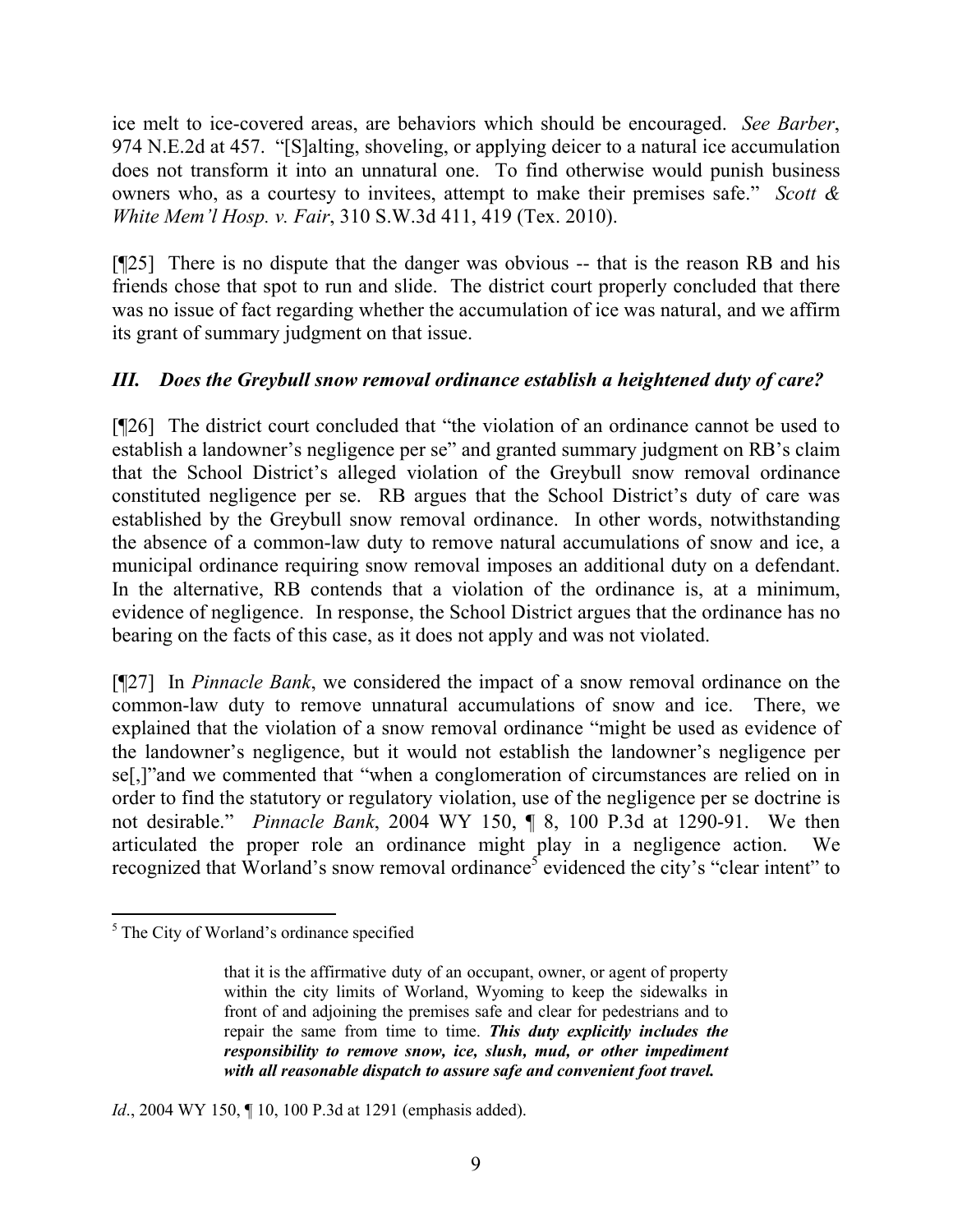establish a "heightened standard of care," *id*., ¶ 10, 100 P.3d at 1291, and held that the city's "ordinance creates an affirmative duty for an owner, occupant, or agent of property within the city limits to remove snow, ice, slush, or other impediment with all reasonable dispatch." *Id*., ¶ 13, 100 P.3d at 1292. With the application of a heightened standard of care, there was no need to determine whether the accumulation in that case was natural or unnatural. *Id*.

[¶28] In *Paulson*, we also considered the impact of local ordinances on the common law duty to remove natural accumulations of snow and ice. Paulson relied upon two Rock Springs ordinances to argue that the Cody Motel had a heightened duty to remove snow and ice from its parking lot. *Paulson*, 926 P.2d at 958. The first ordinance required owners or occupiers of premises within the city to keep sidewalks free of snow and ice. *Id*. We held that because Paulson had fallen in a parking lot, not on a sidewalk, that ordinance was irrelevant. *Id*. The second ordinance prohibited "causing or permitting a pool of water to form, stand or flow upon any street, sidewalk, alley or other public ground." *Id*. We concluded that because there was no evidence in the record that the motel had caused or permitted a pool of water to form, that ordinance could not support Paulson's claim that it created a duty applicable to her. *Id*. at 958-59.

Here, Greybull's Municipal Ordinance 12.12.020 provides:

Within 24 hours after any accumulation of snow greater than one-half inch, all persons and places of business shall cause the snow to be removed from the sidewalks in front of and adjacent to the premises occupied or owned by them.

Greybull, Wyo., Code § 12.12.020 (2009, Supp. Oct. 25, 2016).

[¶29] The School District argues that this ordinance does not apply because it only applies to snow and because there was not a half-inch accumulation of snow in Greybull during the month of February 2014. It is undisputed that RB fell while sliding on a patch of ice, not snow, and the ordinance requires "snow to be removed," not ice. Thus, it would appear that the School District's position is correct.

[¶30] RB counters, however, that the ice may have been formed by foot traffic on snow that had not been removed. He asserts, "It could very easily be that, being on a heavily traveled route between the gym and the middle-school classrooms, the snow had been packed down and turned to ice." The problem with this assertion is that it is speculative. "Speculation, conjecture, the suggestion of a possibility, guesses, or even probability are insufficient to establish an issue of material fact." *Jones v. Schabron*, 2005 WY 65, ¶ 11, 113 P.3d 34, 38 (Wyo. 2005); *see also Knight ex rel. Knight v. Estate of McCoy*, 2015 WY 9,  $\P$  24, 341 P.3d 412, 418 (Wyo. 2015). There is nothing in the record to indicate